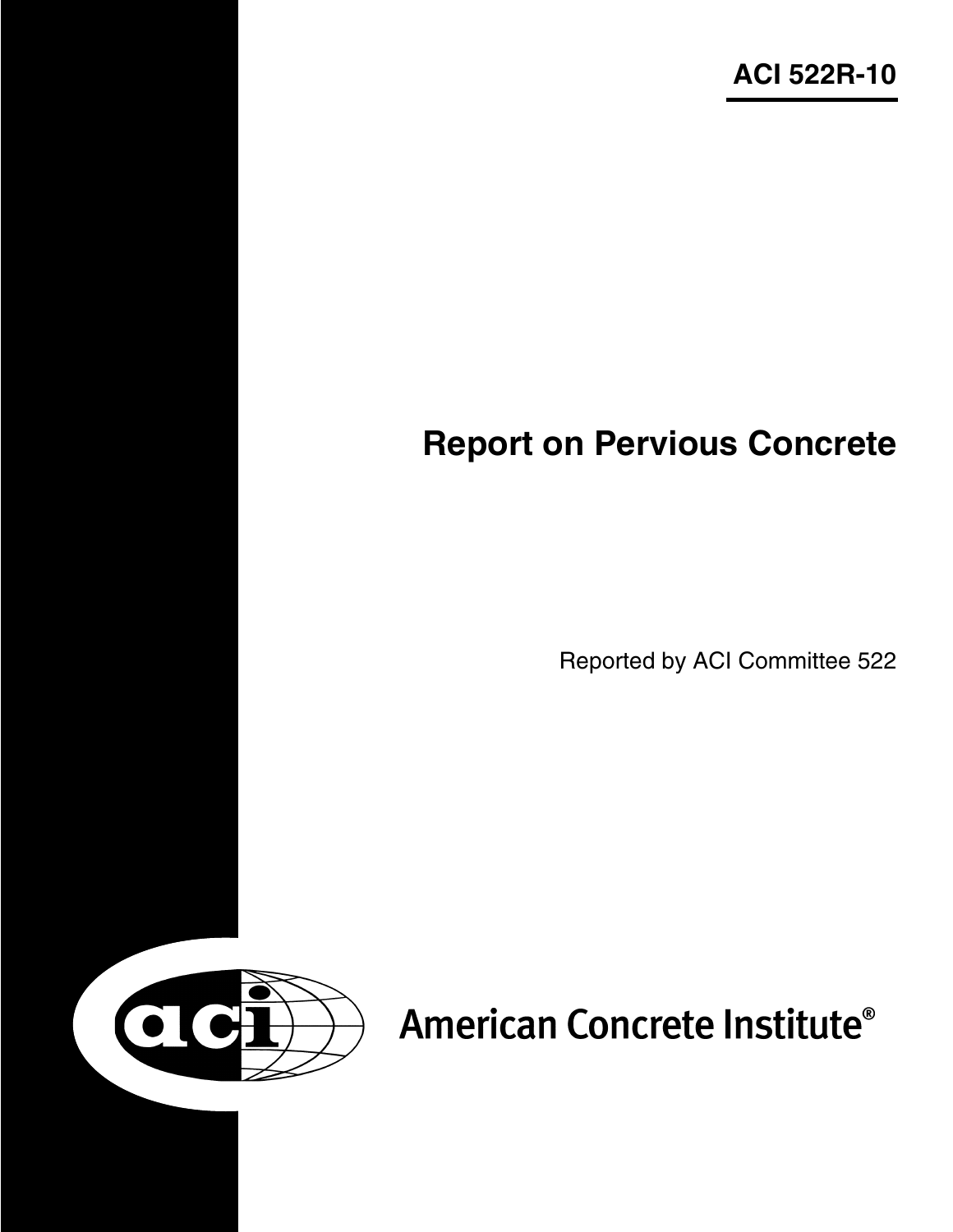

American Concrete Institute® *Advancing concrete knowledge*

### **Report on Pervious Concrete**

Copyright by the American Concrete Institute, Farmington Hills, MI. All rights reserved. This material may not be reproduced or copied, in whole or part, in any printed, mechanical, electronic, film, or other distribution and storage media, without the written consent of ACI.

The technical committees responsible for ACI committee reports and standards strive to avoid ambiguities, omissions, and errors in these documents. In spite of these efforts, the users of ACI documents occasionally find information or requirements that may be subject to more than one interpretation or may be incomplete or incorrect. Users who have suggestions for the improvement of ACI documents are requested to contact ACI. Proper use of this document includes periodically checking for errata at **www.concrete.org/committees/errata.asp** for the most up-to-date revisions.

ACI committee documents are intended for the use of individuals who are competent to evaluate the significance and limitations of its content and recommendations and who will accept responsibility for the application of the material it contains. Individuals who use this publication in any way assume all risk and accept total responsibility for the application and use of this information.

All information in this publication is provided "as is" without warranty of any kind, either express or implied, including but not limited to, the implied warranties of merchantability, fitness for a particular purpose or non-infringement.

ACI and its members disclaim liability for damages of any kind, including any special, indirect, incidental, or consequential damages, including without limitation, lost revenues or lost profits, which may result from the use of this publication.

It is the responsibility of the user of this document to establish health and safety practices appropriate to the specific circumstances involved with its use. ACI does not make any representations with regard to health and safety issues and the use of this document. The user must determine the applicability of all regulatory limitations before applying the document and must comply with all applicable laws and regulations, including but not limited to, United States Occupational Safety and Health Administration (OSHA) health and safety standards.

**Order information:** ACI documents are available in print, by download, on CD-ROM, through electronic subscription, or reprint and may be obtained by contacting ACI.

Most ACI standards and committee reports are gathered together in the annually revised *ACI Manual of Concrete Practice* (MCP).

**American Concrete Institute 38800 Country Club Drive Farmington Hills, MI 48331 U.S.A. Phone: 248-848-3700 Fax: 248-848-3701**

#### **www.concrete.org**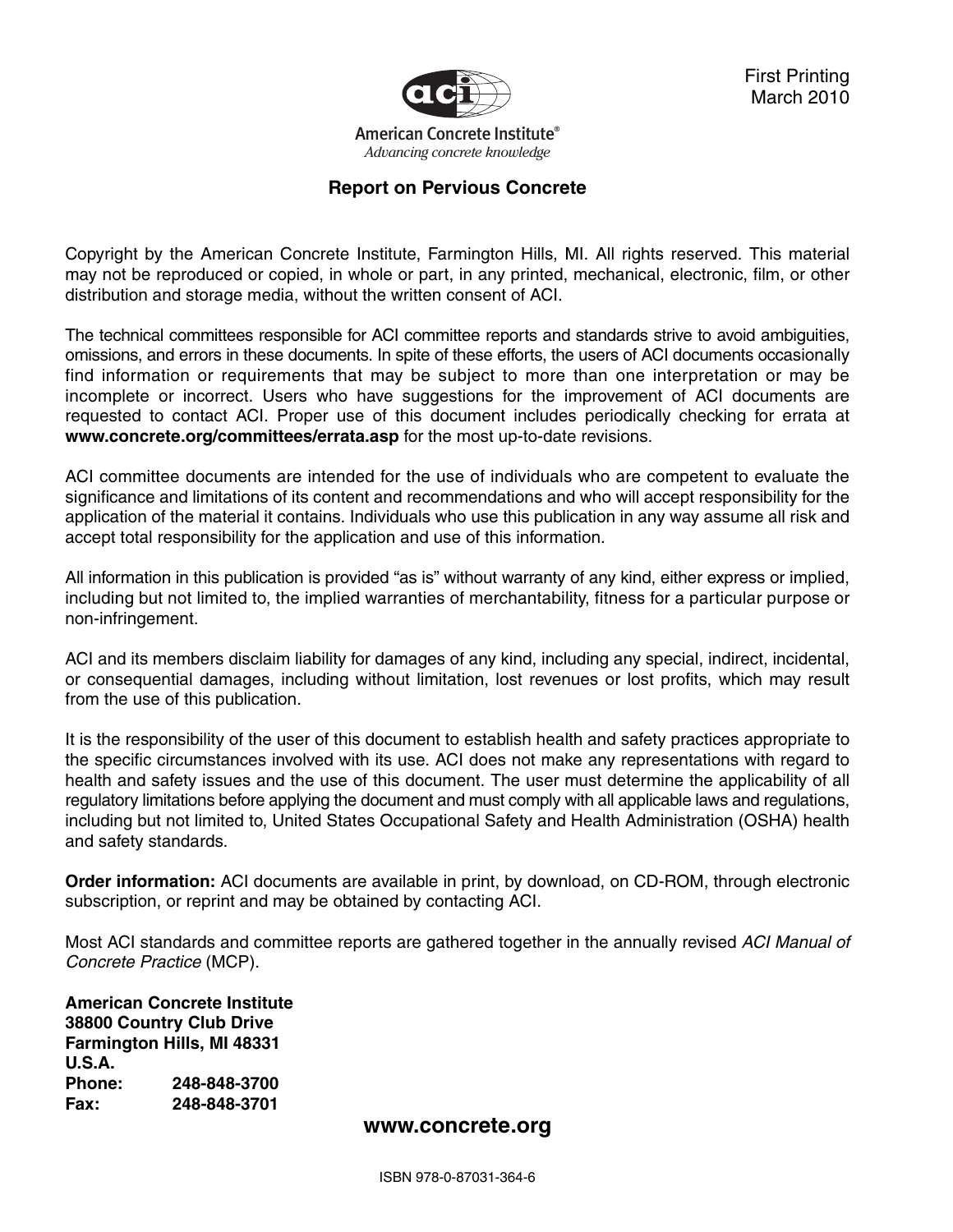# **ACI 522R-10**

# **Report on Pervious Concrete**

Reported by ACI Committee 522

Matthew A. Offenberg Chair

Don J. Wade Vice Chair

Charles A. Weiss Jr. Secretary

Bob J. Banka Bruce K. Ferguson John R. Love III Diep T. Tu William D. Brant **Dale Fisher** C. Mahboub Robert Louis Varner Heather J. Brown Bruce A. Glaspey Narayanan Neithalath<sup>\*</sup> Marty Wanielista Manoj Chopra Liv Haselbach Scott M. Palotta W. Jason Weiss Michael S. Davy Omer Heracklis Joseph A. Rottman Peter T. Yen Norbert J. Delatte Daniel J. Huffman George W. Seegebrecht

William L. Arent **Aly Ibrahim Eldarwish** Frank Lennox **David M. Suchorski** 

\* Chair of editorial subcommittee.

*This report provides technical information on pervious concrete's application, design methods, materials, properties, mixture proportioning, construction methods, testing, and inspection.*

*The term "pervious concrete" typically describes a near-zero-slump, open-graded material consisting of portland cement, coarse aggregate, little or no fine aggregate, admixtures, and water. The combination of these ingredients will produce a hardened material with connected pores, ranging in size from 0.08 to 0.32 in. (2 to 8 mm), that allow water to pass through easily. The void content can range from 15 to 35%, with typical compressive strengths of 400 to 4000 psi (2.8 to 28 MPa). The drainage rate of pervious concrete pavement will vary with aggregate size and density of the mixture, but will generally fall into the range of 2 to 18 gal./ min/ft<sup>2</sup> (81 to 730 L/min/m2). Pervious concrete is widely recognized as a sustainable building material, as it reduces stormwater runoff, improves stormwater quality, may recharge groundwater supplies, and can reduce the impact of the urban heat island effect.*

**Keywords:** construction; design; drainage; green building; LEED® credit; permeability; pervious concrete pavement; stormwater; sustainability; testing.

ACI Committee Reports, Guides, Manuals, and Commentaries are intended for guidance in planning, designing, executing, and inspecting construction. This document is intended for the use of individuals who are competent to evaluate the significance and limitations of its content and recommendations and who will accept responsibility for the application of the material it contains. The American Concrete Institute disclaims any and all responsibility for the stated principles. The Institute shall not be liable for any loss or damage arising therefrom.

Reference to this document shall not be made in contract documents. If items found in this document are desired by the Architect/Engineer to be a part of the contract documents, they shall be restated in mandatory language for incorporation by the Architect/Engineer.

#### **CONTENTS**

#### **Chapter 1—Introduction and scope, p. 522R-2**

- 1.1—Introduction
- 1.2––Scope

#### **Chapter 2—Notation and definitions, p. 522R-3**

- 2.1––Notation
- 2.2—Definitions

#### **Chapter 3—Applications, p. 522R-3**

- 3.1—General
- 3.2—Building applications: history
- 3.3—Pavement applications
- 3.4—Other applications

#### **Chapter 4—Materials, p. 522R-6**

- 4.1—General
- 4.2—Aggregates
- 4.3—Cementitious materials
- 4.4—Water
- 4.5—Admixtures

#### **Chapter 5—Properties, p. 522R-7**

- 5.1—General
- 5.2—Compressive strength

ACI 522R-10 supersedes ACI 522R-06 and was adopted and published March 2010.

Copyright © 2010, American Concrete Institute.

All rights reserved including rights of reproduction and use in any form or by any means, including the making of copies by any photo process, or by electronic or mechanical device, printed, written, or oral, or recording for sound or visual reproduction or for use in any knowledge or retrieval system or device, unless permission in writing is obtained from the copyright proprietors.